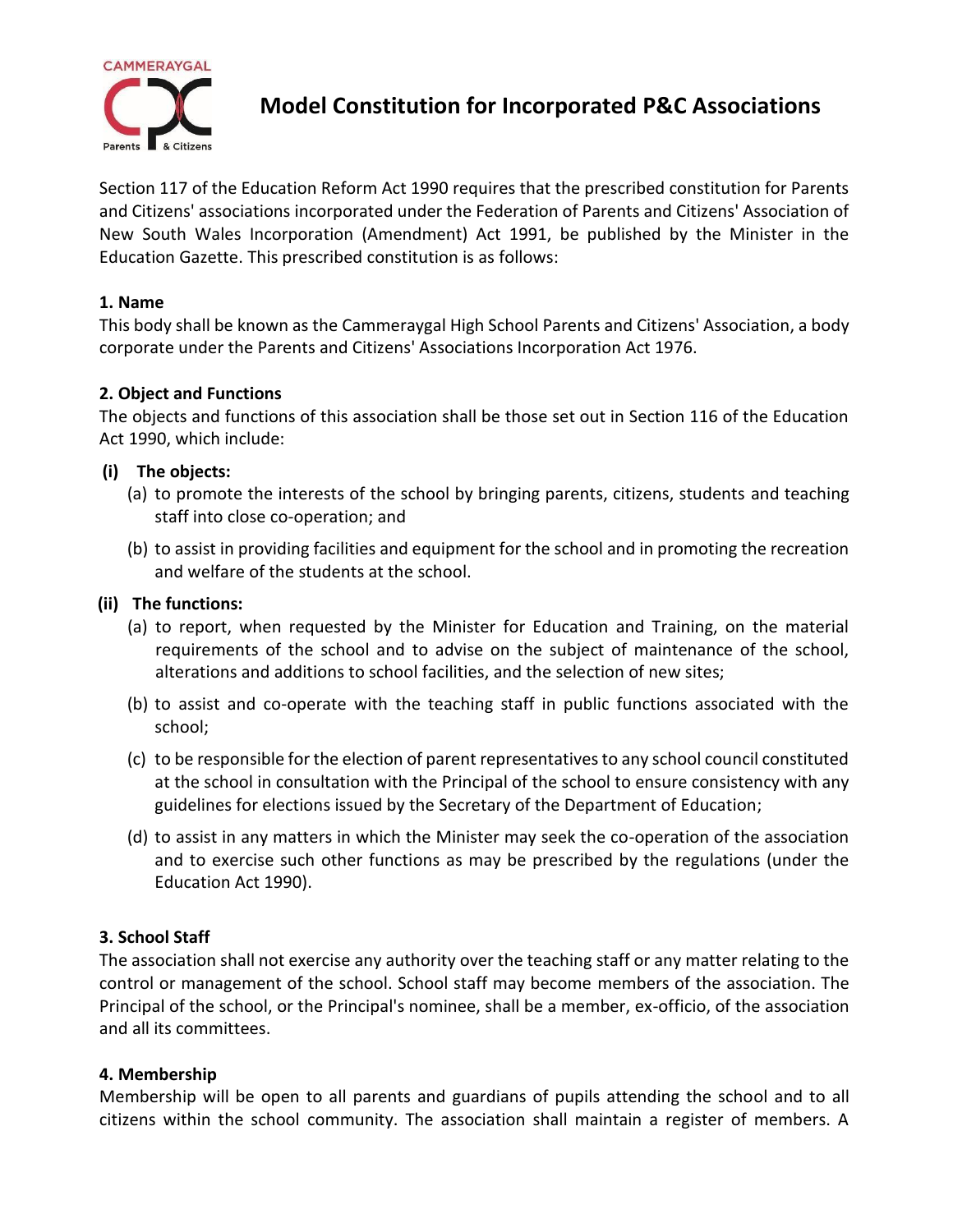person whose name appears in the register and who has paid the annual subscription shall be a member of the association.

The register shall be updated after each general meeting by the Secretary or the Secretary's nominee. If the name of a person has been omitted from the register when that person is otherwise entitled to be a member and their name should have been recorded in the register, then that person shall be a member of the association.

## **5. Office Bearers**

- (a) The executive committee, which shall be constituted of the Officers of the association and up to six other members, shall carry out the decisions of the association. Members of the executive committee shall not receive any remuneration or other material benefit by reason of their position in the association. A member of the Executive Committee may be removed from office by resolution of the association carried at a properly convened general meeting or special meeting, providing at least seven days' notice has been given to members.
- (b) The Officers shall consist of President, two Vice-Presidents, Treasurer and Secretary, and shall be elected at the annual general meeting.
- (c) The President shall preside at all meetings except that, in the absence of the President one of the Vice-Presidents shall preside and, in the absence of the President and Vice-Presidents, the committee shall elect a Chairperson.
- (d) The Secretary shall attend meetings and keep a record of all business conducted. On relinquishing office the Secretary shall hand over records, minutes, account books, etc. to the incoming Secretary.
- (e) The Treasurer shall receive and deposit monies, maintain records, draw cheques and present accounts to each General Meeting; present all records for auditing each year and shall hand over all records to the incoming Treasurer on relinquishing office. The requirements for handling money, keeping records, etc in the School Manual on Financial Management shall be followed. Should it be necessary during the unavoidable absence of the Treasurer, another Officer of the association may receive any monies, issue receipts and either deposit the monies in an association account or hand the monies to the Treasurer within two business days, taking a receipt for same.

### **6. Casual Vacancies**

Any casual vacancy on the Executive shall be filled by a ballot of the members of the association at any general meeting. A casual vacancy shall have arisen where a member of the Executive Committee:

- (a) dies;
- (b) resigns from the committee by notice in writing;
- (c) ceases to be a member of the association;
- (d) is removed under clause 5(a); or
- (e) has a continuing and long-term incapacity to fulfill the functions of the position.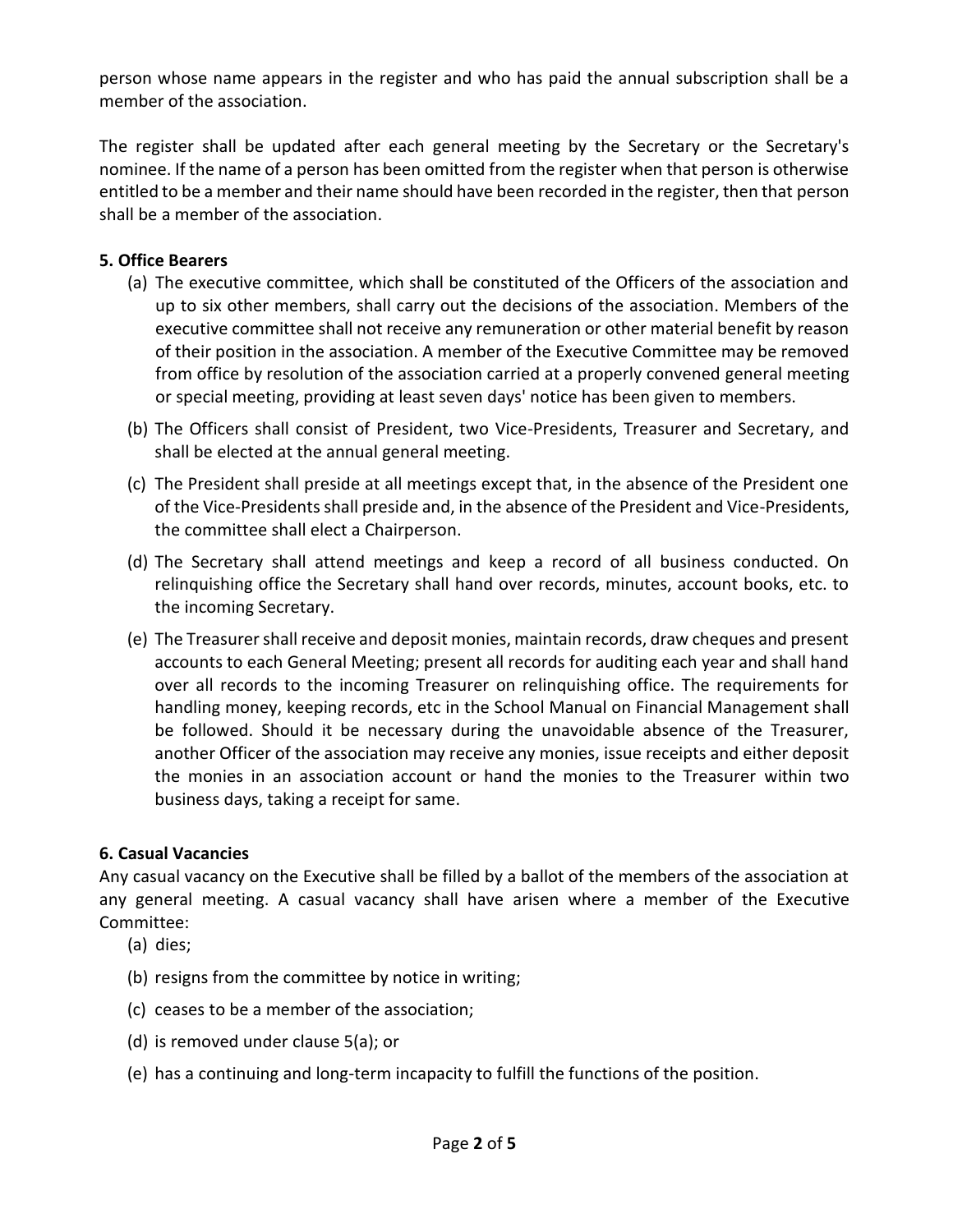# **7. Annual General Meeting**

An annual general meeting shall be held once each calendar year at a date specified in the rules. At this meeting all Officer and other positions will become vacant and then be filled by nomination, and where necessary by ballot of members. All nominees shall be members of the association. The audited statement of income and expenditure and Annual Report will be presented. A copy of the audited statement of income and expenditure, certified by the auditor, is to be forwarded to the Federation of Parents and Citizens' Associations of New South Wales within one month of the annual general meeting at which it is adopted. An auditor for the ensuing year who is not an office bearer of the association shall be appointed. The appointed auditor shall possess appropriate skills and experience in auditing and financial record management together with an appreciation of the issues of probity as they relate to the role of association auditor. In particular, the auditor must not have or appear to have any conflict of interest arising, for example, from a personal or business relationship with an officer of the association.

## **8. General Meetings**

A general meeting shall be held at least once during each school term.

## **9. Special Meetings**

A special meeting shall be called by the Secretary at any time upon written request signed by at least 10 members or on the authority of the Executive Committee. The special meeting shall be held within one month of the date the Secretary receives the request or is given the authority. Members shall be given at least seven days' notice of the meeting which notice shall also state the business of the meeting.

### **10. Holding Meetings and Quorum**

- (a) Parents and carers of pupils attending the school and citizens within the school community who are not members may attend meetings of the association but are not entitled to attend meetings of the Executive Committee or subcommittees of the association.
- (b) Where the association has a current membership of 50 or more, the quorum at all meetings of that association shall be 10 members. Where the association has a current membership of less than 50, the quorum shall be set according to the rules of that association but shall not be less than five.
- (c) The association will in the usual course hold all meetings of the association at the school or, if the school is not available, at a convenient and suitable location nominated by the Secretary [or, in his or her absence, by another Officer].
- (d) If for any reason a quorum at any meeting convened in accordance with paragraph (c) cannot be formed in accordance with paragraph (b) and the rules of the association, the association may hold a meeting of the association at 2 or more venues using any technology that gives the members as a whole an opportunity to participate effectively in that meeting.
- (e) In any case in which a meeting of the association is held using technology of the kind referred to in paragraph (d):
	- I. notice of the meeting must specify the date, time and details of the technology needed to participate in the meeting;
	- II. a quorum must be maintained for the duration of the meeting;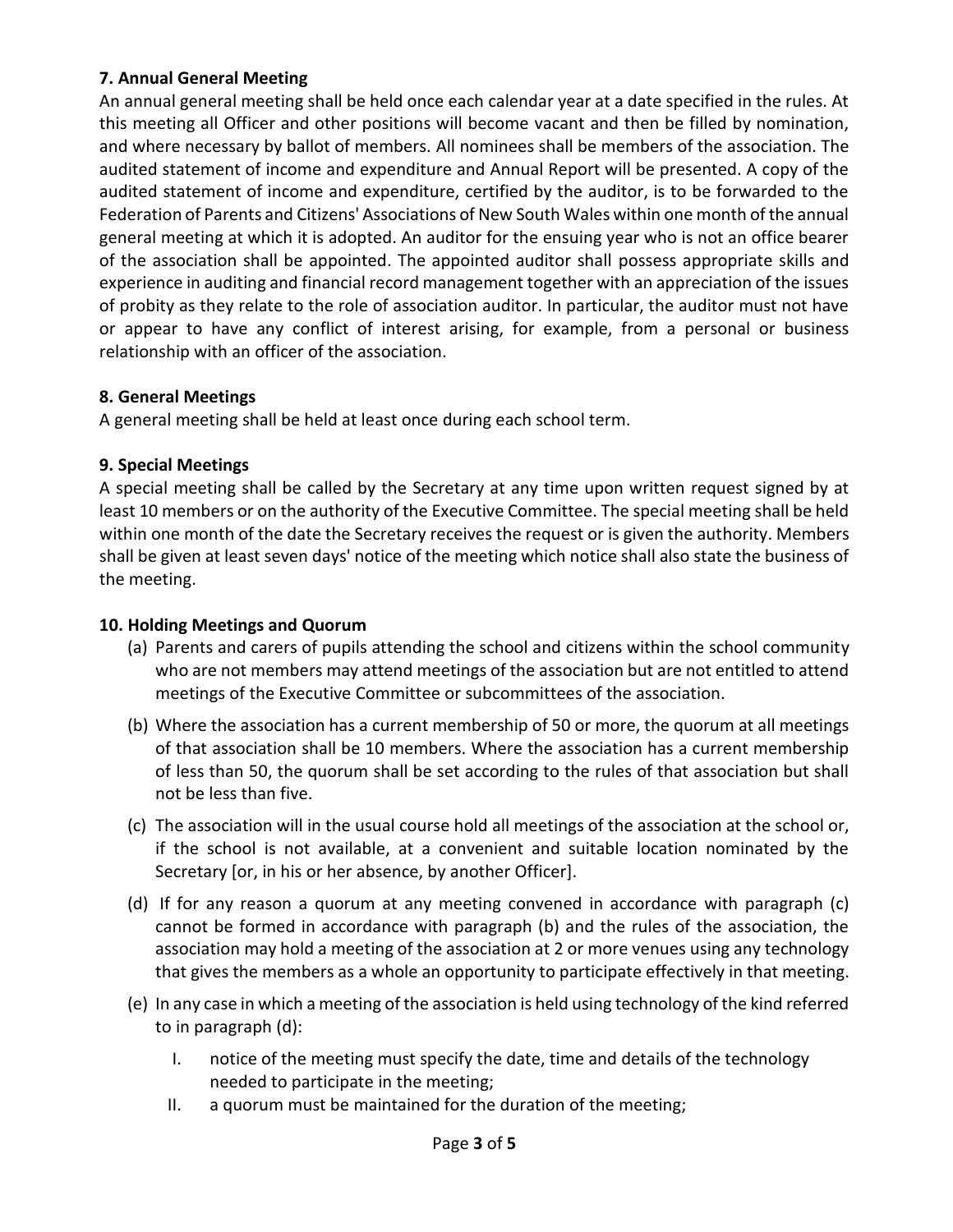- III. any member of the association attending in person or using technology will be taken to be present for the purposes of forming a quorum and for all other purposes;
- IV. all votes on a resolution must be taken by ballot open to all members and not on a show of hands; and
- V. the President or other presiding Officer appointed to chair the meeting may adjourn the meeting if there is any failure in technology with a consequence that a resolution cannot be put or the business of the meeting cannot be conducted.

## **11. Liability**

- (a) A member or Officer of the association is not, by reason only of being such a member or Officer, liable to contribute towards the payment of the debts and liabilities of the association or the costs, charges and expenses of the winding up of the association.
- (b) The association must effect and maintain approved public liability insurance, unless the association is covered by such insurance affected and maintained by the Federation of Parents and Citizens' Associations of New South Wales. In this section "approved public liability insurance" means public liability insurance, which an association incorporated under the associations Incorporation Act 1984 is required by Part 6 of that Act to effect and maintain.

## **12. Subscriptions**

The annual subscription shall be set by the rules but shall not be less than 50 cents.

### **13. Subcommittees**

- (a) The association may establish subcommittees, however styled, to carry out specific functions on its behalf. Any subcommittees that are established shall report regularly at meetings of the association and follow any directions received from the association. The association may dissolve a subcommittee at any time. Any funds raised or handled by a subcommittee shall be, for all purposes, funds of the association.
- (b) Subject to any direction from the association, all meetings of subcommittees will be conducted on the same basis and subject to the same rules as apply to meetings of the association with any necessary modification appropriate to the functioning of that subcommittee.

### **14. Dissolution**

- (a) The association may be dissolved in terms of a resolution carried at a general meeting or a special meeting of members, providing at least seven days' notice has been given to members and subject to the concurrence of the Minister for Education and Early Childhood, or otherwise at the Minister's discretion.
- (b) The association shall be dissolved if the number of members falls below the quorum or the school to which the association is attached is closed.
- (c) Where the association is dissolved minute books, audited accounts and other records, together with the residue of funds, shall be given to a kindred organisation having a taxation status accepted by the Australian Taxation Office as equivalent to that of the association. In